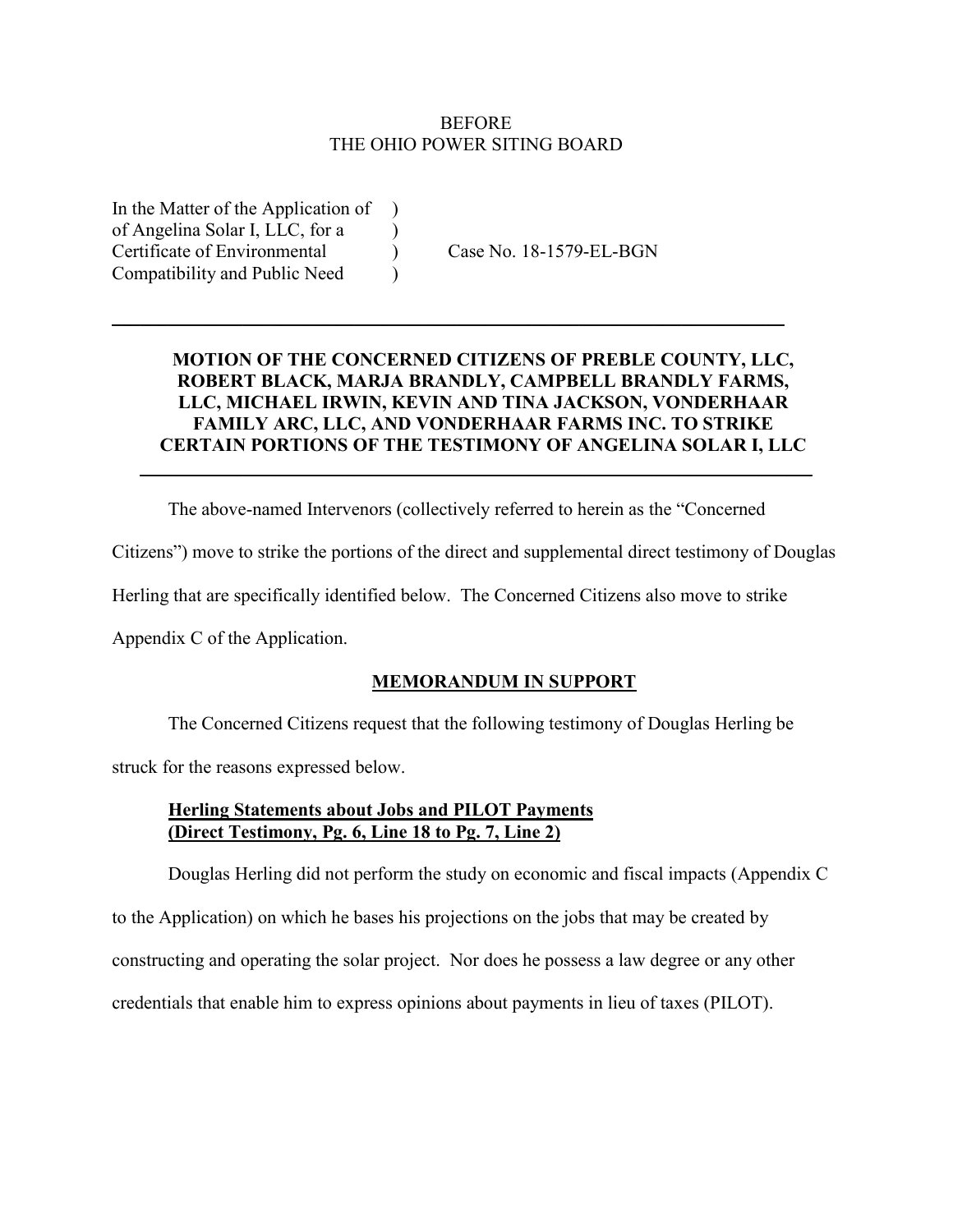## **Herling Statement about Noise Impacts (Direct Testimony, Pg. 8, Lines 5-8)**

Mr. Herling is not an acoustics engineer, nor does he have any expertise in evaluating

noise impacts. Consequently, he has no expertise to express the expert acoustics opinions in this

testimony.

# **Herling Statement about Noise and Road Impacts (Direct Testimony, Pg. 15, Lines 17-18)**

Mr. Herling has no expertise in noise or road impacts. Consequently, the last sentence in

Answer 26 should be struck.

## **Herling Statement about Electromagnetic Fields (EMFs) (Direct Testimony, Pg. 15, Line 21 to Pg. 16, Line 5)**

Mr. Herling has no expertise with EMFs, so his expert opinions about EMFs should be

struck.

# **Herling Statement about the Potential Release and Toxicity of Pollutants (Direct Testimony, Pg. 15, Line 15 to Pg. 16, Line 5)**

Mr. Herling is not an engineer, nor does he have any other expertise to issue opinions on

whether solar panels will release chemical constituents or whether the chemicals are toxic.

## **Herling Statement about Emergency Response Services (Supplemental Direct Testimony, Pg. 3, Line 21 to Pg. 4, Line 6)**

The Concerned Citizens do not object to the first and third sentences of this paragraph.

However, the rest of the paragraph expresses opinions about the operations of local emergency

response personnel in which Mr. Herling has no expertise or experience. Unlike Rachael

Vonderhaar, he is not a member of the community who has local knowledge about these

operations.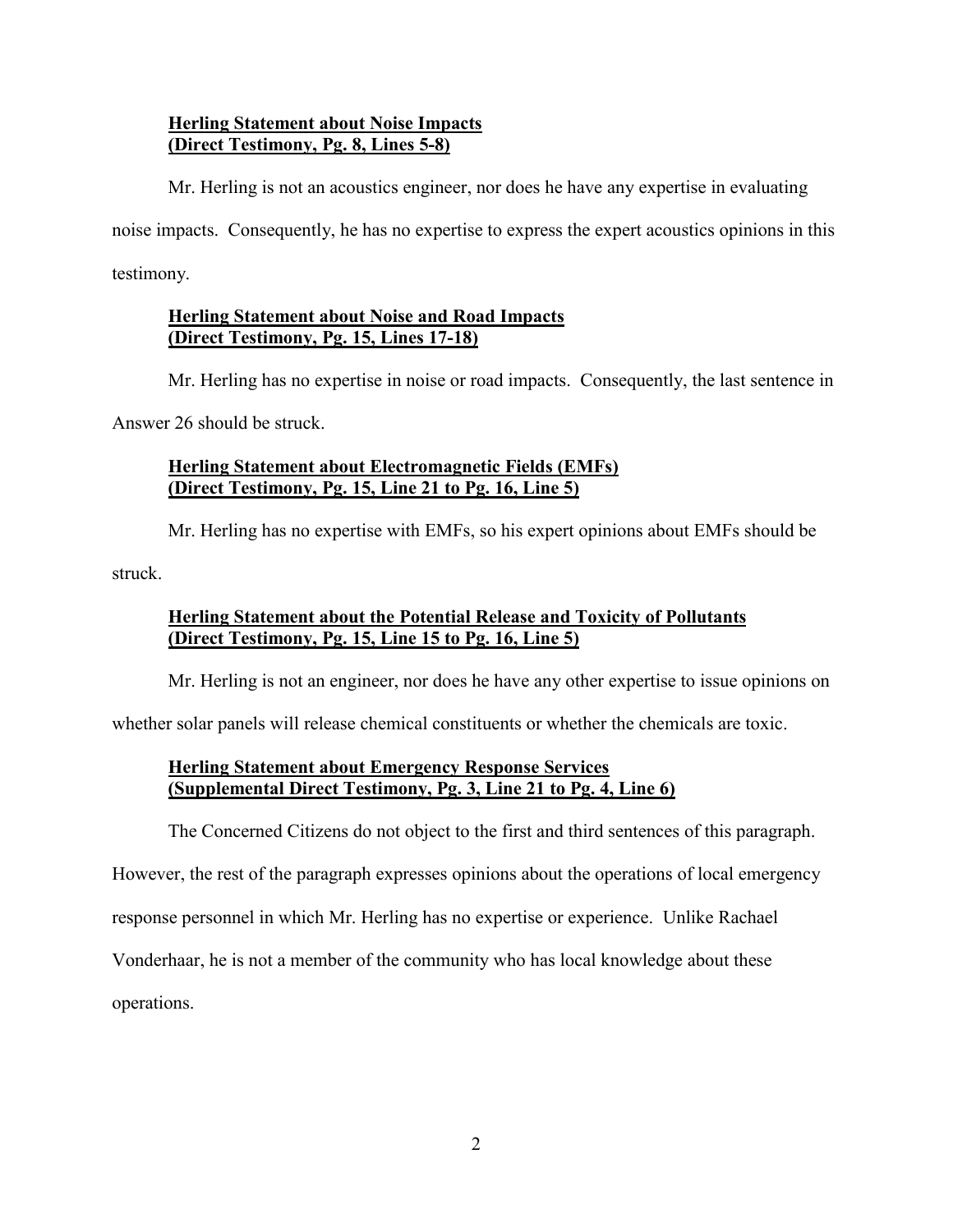#### **Appendix C of the Application**

Appendix C of the Application, entitled "Economic and Fiscal Impact of the Angelina Solar Facility," purports to be a report on a study by the "UC Economics Center." No one from that organization, or anyone else, has been identified as a witness to discuss the methodology or to defend the credibility of that study. Consequently, this appendix should be struck and should not be admitted into evidence.

#### **Conclusion**

For the reasons stated above, the above-described portions of Mr. Herling's testimony and Appendix C of the Application should be struck.

Respectfully submitted,

/s/ Jack A. Van Kley\_\_\_\_\_\_ Jack A. Van Kley (0016961) Van Kley & Walker, LLC 132 Northwoods Blvd., Suite C-1 Columbus, Ohio 43235 (614) 431-8900 (telephone) (614) 431-8905 (facsimile) Email: jvankley@vankleywalker.com

Christopher A. Walker (0040696) Van Kley & Walker, LLC 137 North Main Street, Suite 316 Dayton, Ohio 45402 (937) 226-9000 (telephone) (937) 226-9002 (facsimile) Email: cwalker@vankleywalker.com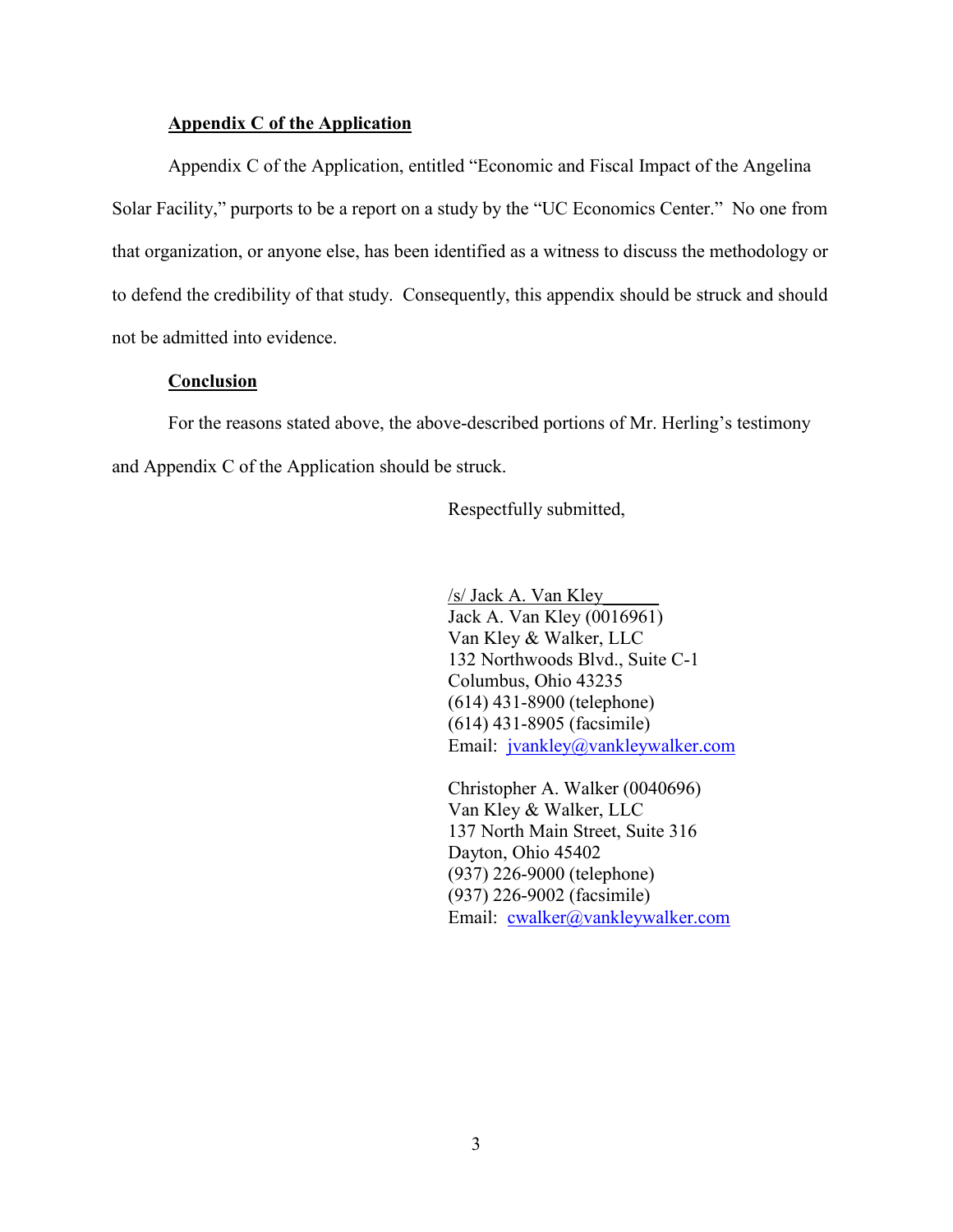#### **CERTIFICATE OF SERVICE**

The Ohio Power Siting Board's e-filing system will electronically serve notice of the filing of this document on the parties referenced in the service list of the docket card who have electronically subscribed to this case. In addition, I hereby certify that, on July 29, 2019, a copy of the foregoing document also is being served by electronic mail on the following: Michael Settineri at mjsettineri@vorys.com, MacDonald Taylor at mwtaylor@vorys.com, Kathryn West at kwest@prebco.org, Dylan Borchers at dborchers@bricker.com, Chad Endsley at cendsley@ofbf.org, Thaddeus Boggs at tboggs@fbtlaw.com, and Jodi Barr at Jodi.barr@ohioattorneygeneral.gov.

> /s/ Jack A. Van Kley\_\_\_\_\_\_ Jack A. Van Kley